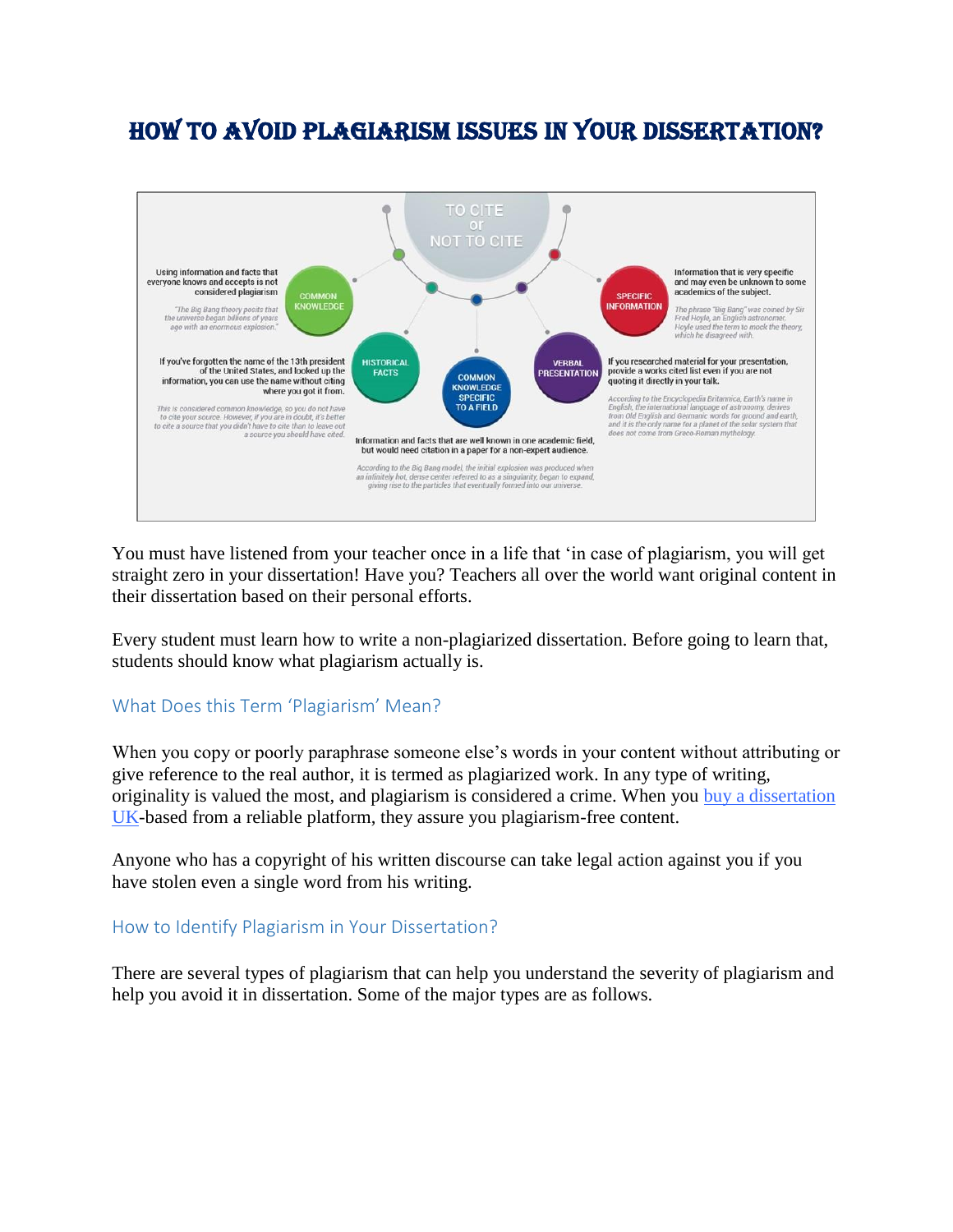#### 1. Direct Plagiarism

When you copy a section from an external source or copy a particular part of an essay written by another person without giving the reference of a source, wanting to give an impression as if these are your own words, then it is called direct plagiarism.

# 2. Inaccurate Authorship

This type of plagiarism occurs when you give the wrong credit. This means you have quoted someone's statement and credit some other person for the words. You have completely changed the authorship so it will be considered plagiarism.

# 3. Complete Plagiarism

When you put forward an entire work, done by another person, with your name, it is termed complete plagiarism. It is the most severe form of plagiarism that is strictly forbidden and the person who is found guilty of complete plagiarism is punished critically.

# 4. Source-based Plagiarism

Source-based plagiarism takes place when you cite an incorrect source. For example, while using a link, you have included a URL having a mistake in it that is not allowing the reader to reach the [buy mba dissertation](https://dissertationsky.co.uk/buy-mba-dissertation-service) website. This will lead you to source-based plagiarism.

Similarly, if you have cited a book with a page number but the book is unfindable or the page number is incorrect then it will also come under Source-based plagiarism.

# 5. Auto Plagiarism

This plagiarism is marked in your writing when you use similar ideas, sentences, or paragraphs that you have previously written in another piece of writing. Sometimes it happens unintentionally and sometimes it is completely intentional.

# 6. ccidental Plagiarism

The name shows that this plagiarism is not intentional. It may possible that you have formed a sentence with your own mind but the sentence already exists somewhere else, then it could mark your content as plagiarized.

Also, the use of metaphors, phrases, similes, and famous verses is sometimes marked as plagiarism. This type of plagiarism is so annoying because you have you change or paraphrase your original words to make your writing plagiarism-free.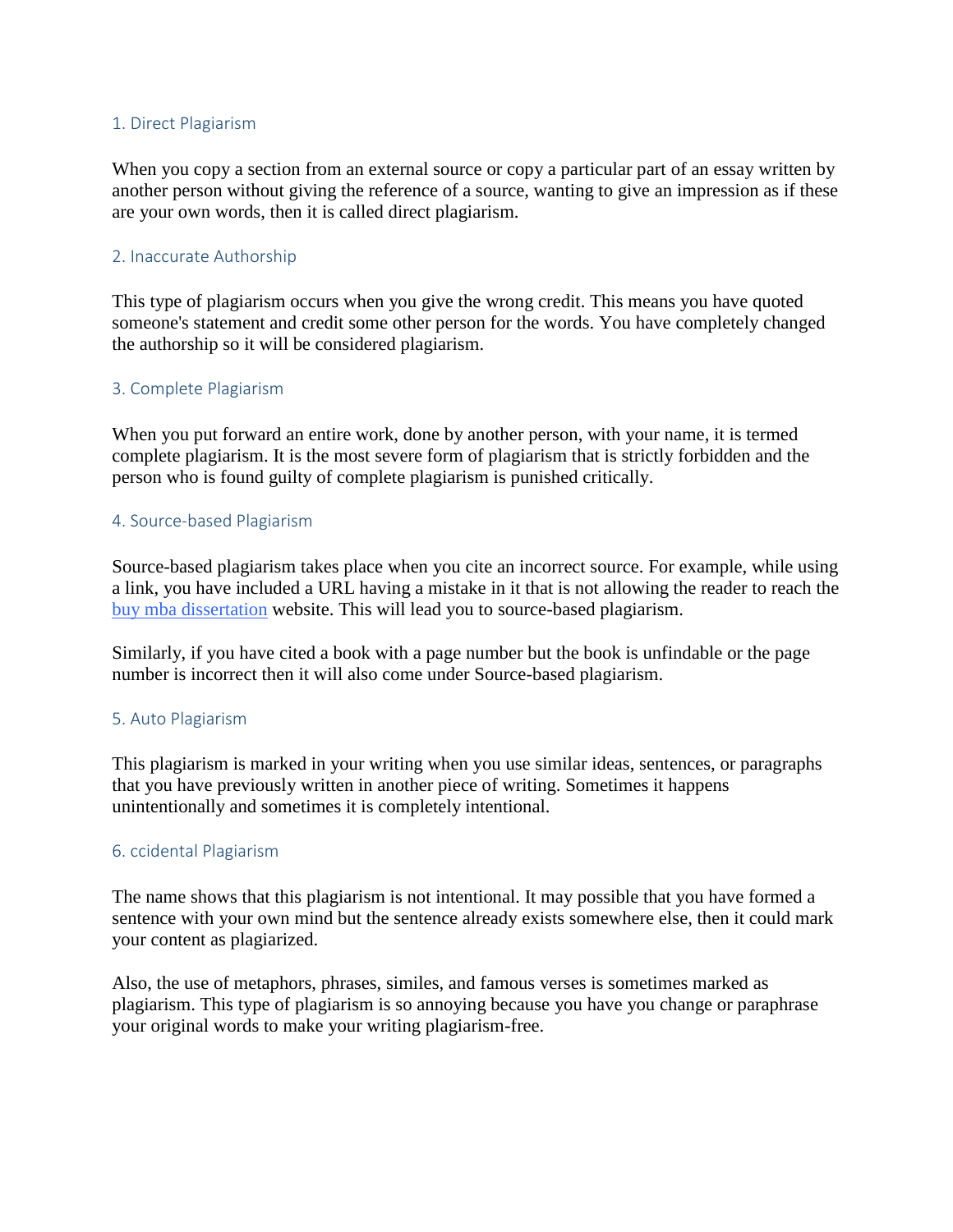# Some Easy Ways to Avoid Plagiarism

Avoid plagiarism is not a difficult task. It takes a little more effort to make your assignments completely non-plagiarized. There are several tricks to write plagiarism-free content. Some of the easiest ways are discussed below:

#### Don't Delay your Dissertation

A delay in doing dissertations makes students lazy. The more lately they start their dissertation, the greater chances of plagiarism it will reserve. The reason is that, when the students waste their valuable time in useless activities which they could consume in researching and writing their dissertation, it leads them towards the deadline.

As the deadline approaches, they are left with no time to complete their dissertation and that's why they try to copy others' work from the internet.

#### Do your Research with Passion

Make vigorous research to write your dissertation. Carry out Excessive reading. This will provoke your thoughts and generate several creative ideas that will help you write a nonplagiarized dissertation with original words and concepts.

# Include Personal Ideas

Plagiarism can also be avoided by using unique perceptions. Your course books can help you in this regard. Try to add your personal ideas and opinions in your dissertation by:

- thinking out of the box
- knock the door of your brain cells
- find your own intellectual approach

# Learn Upright Paraphrasing

During your research, if you have found a potential idea that you want to add in your content or if it is factual information that can't be changed, and also it cannot be cited because of an unknown author so you may use paraphrasing.

Remember that premium checkers can detect the weakly paraphrased content too. You must make sure that you have exceptional paraphrasing skills that cannot be detected or termed as plagiarism in any means.